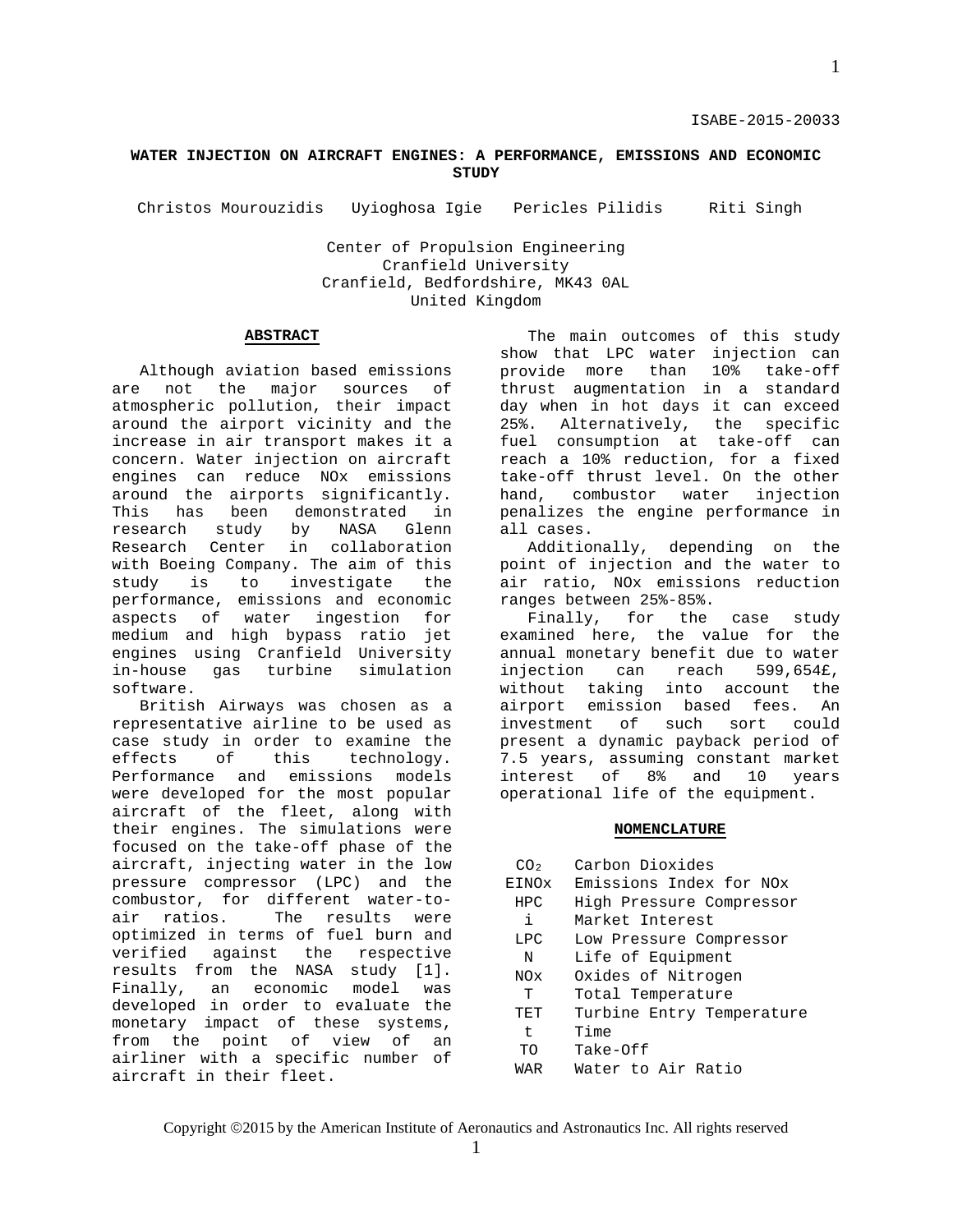The last 25 years there has been a dramatic increase in air travel demand all over the world. Therefore the development of more efficient and environmental friendly aircraft became mandatory.

Several technologies have been developed towards that direction,<br>one of which is the "wet low one of which is the "wet low<br>emissions technology". This is a emissions technology". This method commonly used in industrial gas turbines in order to reduce the<br>gaseous pollutant emissions and gaseous pollutant enhance the engine performance. This study examines the applicability of<br>this technology on aircraft technology on aircraft applications.

#### **2. EVAPORATIVE INTERCOOLING**

A common method used to enhance engine performance was to cool down the air entering a compressor. One of the ways to reduce the<br>temperature of the air is by temperature of the air is by evaporating water. Introducing misted water at the inlet of the engine can reduce temperature T1. The very fine droplets of water are<br>absorbing energy from the absorbing surrounding air and change phase<br>while the air temperature is temperature dropping. The extent of reduction depends on the ability of the air to<br>absorb water. The maximum water. The maximum temperature drop is obtained when the air is fully saturated. Above that point, water injection has no effect on inlet temperature T1. A simple analytical approach to evaluate the performance of this advanced cycle is presented in the next section [1], [2], [3].

# **3. WET COMPRESSION**

effect of high ambient<br>ure on gas turbine temperature performance can be illustrated on the T-S diagram presented below. Increase in ambient temperature will move the initial point from 1 to 1'. Assuming that the cycle will operate between isobars 2-3 and 1-4 and the same turbine entry temperature T3,<br>it can be clearly seen that seen that

temperature T2' and as a consequence compression work will increase while turbine work will remain constant. The increase of T2 is larger than<br>that of T1. The result is a that of T1. The result is a reduction of the useful work produced by the cycle. The exact opposite way shows the effect of decreasing the ambient temperature and the positive effects on engine performance.



# **temperature on the compression process [4].**

The case of spraying water over<br>the fully saturated point is saturated referred as overspray and the compression process as wet compression. In that case, the extra amount of water changes phase during the compression process by absorbing the heat produced and reduces the<br>compressor's outlet temperature. compressor's This effect is illustrated in Figure 2.



**Figure 2 Effect of ambient temperature and overspray on the compression process [4].**

The path 1-2 shows the<br>pression process in ISA compression conditions. Increasing the ambient temperature to T1', for the same pressure ratio, the route becomes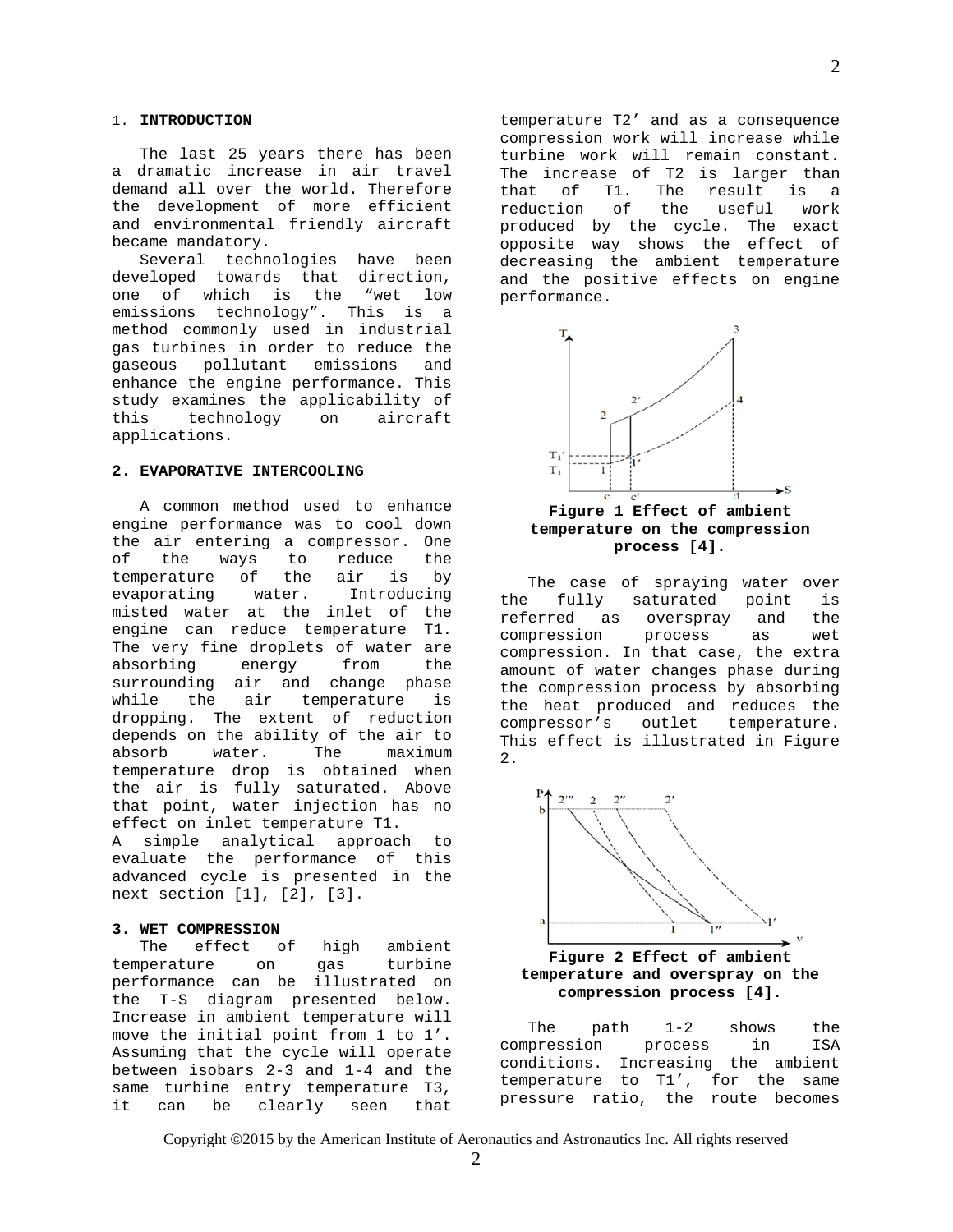1'-2'. Using water injection without overspray we can reduce ambient<br>temperature to T1'' and the temperature to T1'' and the compression process route becomes  $1'$ ' -2''.

In wet compression, a part of the sprayed water is used to saturate<br>the air at the inlet of the the air at the inlet of the compressor and another part is used to absorb heat during compression process. The outlet temperature of the compressor in that case will be T2''' < T2'' and the path that the gas follows will become 1''-2''' (full line).

By the above simple approach we can summarize the basic effects that wet compression can achieve. These effects are presented below:

1. Increase air density.

2. Reduction of compression work.

3. Augmentation in power or thrust.

# **4. WET LOW NOx EMISSIONS**

The increasing demand for power and thrust as well as high cycle efficiency and low specific fuel<br>consumption forced engineers to consumption forced engineers to design gas turbines with the highest<br>pressure ratio possible. High pressure ratio possible. High pressure ratio also requires a high combustion temperature.<br>The qeneration of

generation of oxides of nitrogen (NOx) strongly depends on temperature. At high temperatures nitrogen oxidizes in the air and the oxidation rate increases rapidly with temperature (see Figure 3).

A small amount of water injected to the compressor or the combustor<br>can significantly drop the NOx can significantly drop<br>emissions while the combustion temperature will slightly drop [5].

Water injection systems are very effective regarding the reduction of<br>NOx emissions. Considering that Considering that emissions have become an increasingly important consideration in the design of commercial aircraft and engines, water injection systems could become an attractive option for emission reduction technology.



**Figure 3 NOx increases rapidly as combustor inlet temperature increases [5].**

#### **5. WATER INJECTION SYSTEMS**

#### **5.1. ENGINE INLET WATER INJECTION**

Engine inlet fogging is a common<br>technic applied successfully on applied successfully on industrial gas turbines for many years. Applying a respective technic on aero engines presents<br>several differences. Figure 4 differences. Figure 4<br>es the case of water. demonstrates injection at the inlet of a typical turbofan engine.

It is known that the fan is the most demanding component of a high bypass turbofan engine in terms of power. Evaporating water in front of the fan will decrease the inlet temperature and as a consequence the fan work. Because one of the main reduction emissions, portion of the water mist has to pass through the engine core.



**Figure 4 Engine inlet water injection**

The problem faced in this case is the large amount of water that<br>passes to the bypass duct and the bypass duct and<br>hout any benefit. The rejected without any benefit. waste of water is going to be very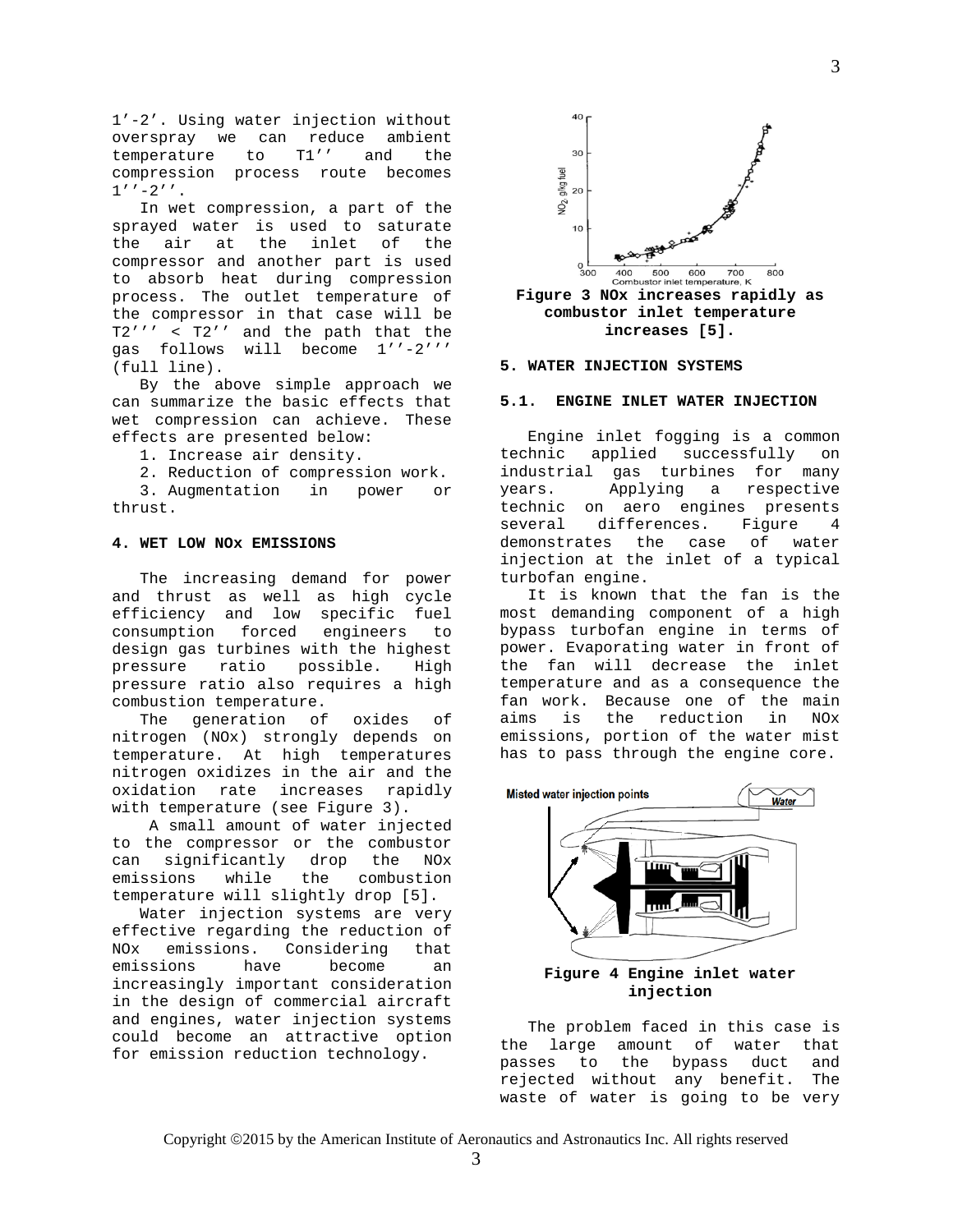large because of the high bypass ratio and also because the droplets are centrifuged by the fan to the<br>bypass duct. This loss might duct. supersede the gain that the reduction of fan work can offer.

# **5.2. LPC & HPC WATER INJECTION**

A water misting system with injection before the low and high pressure compressors is presented in Figure 5. The air bleed from the high pressure compressor that is used to atomize the water through the nozzles can also be seen in the same figure [5].<br>The location

The location that water is<br>introduced into the engine, the into the engine, amount and state of the water (vapour or liquid) and the ambient conditions, can have different impacts at the operating line of<br>each of the compressors. For each of the compressors. For<br>example, water injection just ter injection just<br>the combustor will upstream of result in the compressor moving towards the surge line. Injecting water into the inlet of the low pressure compressor will move the high pressure compressor operating line towards the surge line and the low pressure compressor away from it [6].

Analysing the impacts in<br>operation, the engine could be the engine could redesigned to operate with these<br>particular surge margins. The particular redesigned compressor's performance and weight impact could then be taken into account for an overall aircraft performance.





# **5.3. COMBUSTOR WATER INJECTION**

In case that water is injected directly into the combustor, the arrangement that would lead to acceptable temperature distribution and pattern factors is the one presented below.



# **Figure 6 Water injection directly into the combustor [7].**

Atomizing together fuel and water through a dual fuel/water nozzle, water and temperature distribution could be controlled and maintained to a desirable level. Also, there was a reduction in the amount of water because direct injection used water more efficiently [7]. This system is well proven and can safely be used on aircrafts.

#### **6. GENERAL METHODOLOGY**

This study concerns all airlines which operate missions that involve<br>take-off in ambient temperature  $take-off$  in ambient higher than 0°C. Especially for airlines operating in warm climates, the application offers a great potential benefit. The benefit maximizes when the system is on<br>short or medium range aircraft or medium range aircraft because it is directly related to the number of take-offs and the extra weight that has to be carried.

Initially, there was the choice of the airline which will be used as representative and then, the investigation and choice of the most popular aircraft types in the fleet.<br>The four types of engines engines investigated in this study combined with the ones from NASA cover almost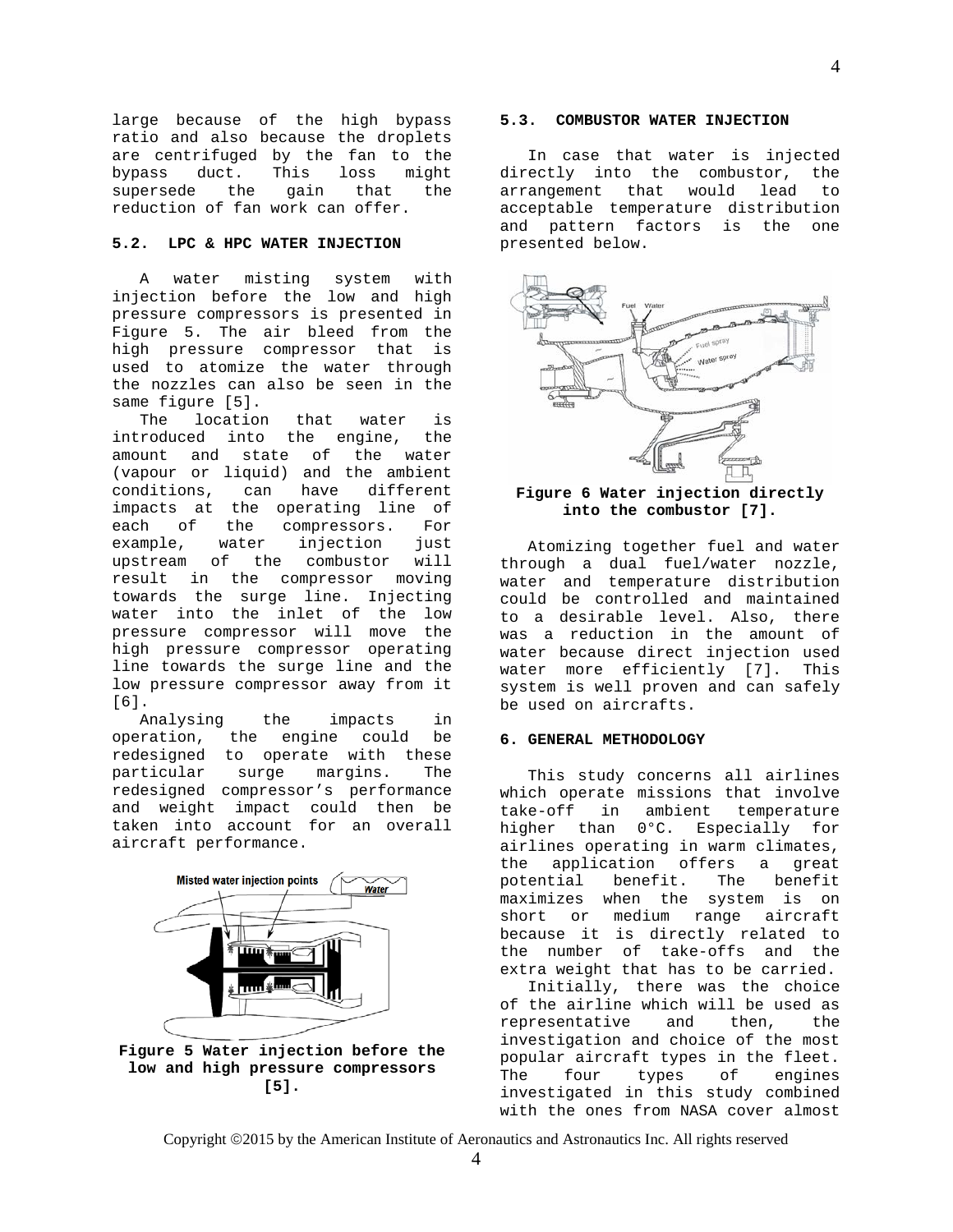all major engine manufacturers and engine types available today on civil aviation (high or ultra-high bypass ratio turbofan engines, 2 spool or 3-spool configurations).<br>The airline used as

airline used as a<br>tive example for this representative study was British Airways. The only data used were the types and numbers of the most popular aircraft in their fleet. That means that any airline using the same aircraft types could be representative. The only difference will appear in the economic model where the number of aircraft affects the results.

The aircraft types chosen were the Boeing 747-400, the Airbus A320- 200 and the Airbus A380-800, which are used worldwide by many airlines. The first two aircraft types represent nearly 40% of the fleet and they are among the three most<br>popular aircraft within British aircraft within British<br>The third is a very Airways. The third is a promising type which represents the latest technology and is expected to have global success.

The engine types chosen were the RB211-524GHT, the CFM56-5B4P and the RR TRENT 970 respectively. The first two types represent the medium bypass ratio turbofan engines and the last the high bypass ratio turbofan engines. As for the engine configurations there is one 2-spool<br>and two 3-spool engine and two 3-spool engine<br>confiqurations. These choices configurations. provided the opportunity to check for differences on performance impact of water injection systems, based on bypass ratio and engine configuration.

#### **7. PERFORMANCE & EMISSIONS RESULTS**

A summary of the main results produced by all the above procedures<br>is contained in this section. is contained in this section. Initially, performance and emissions simulation results are presented for each engine separately and then a comparison between them based on<br>their configurations and bypass their configurations and bypass<br>ratios. Finally, there is a ratios. Finally, there is a reference about the weight impact on aircraft performance.

# **7.1. LPC WATER INJECTION**

The first engine model was based on RB211-524GH engine performance<br>specifications. It represents a specifications. It represents a typical Medium ByPass Ratio 3-Spool (MBPR-3S) turbofan engine. This is the engine used to study the economic viability of the system. Due to that, there has been an extension in the simulation process for this particular engine. In order to translate the water injection consumption reduction we had to perform some extra calculations.

The basic calculations for every engine referred to the effect of water injection for several values of WAR at fixed TET and ambient<br>conditions. The chart below conditions. demonstrates the effect of water injection in front of the LPC for the take-off condition of the MBPR-3S engine model.



**Figure 7 MBPR-3S engine model results for LPC water injection**

It can be clearly seen that the thrust is increasing as we increase water injection. The trend of that increase shows that as it moves towards higher WAR the increase in thrust is dropping. Eventually it will reach a level where there will be no more gain in thrust due to water injection.

The SFC is rising as we increase the WAR but its rise is lower than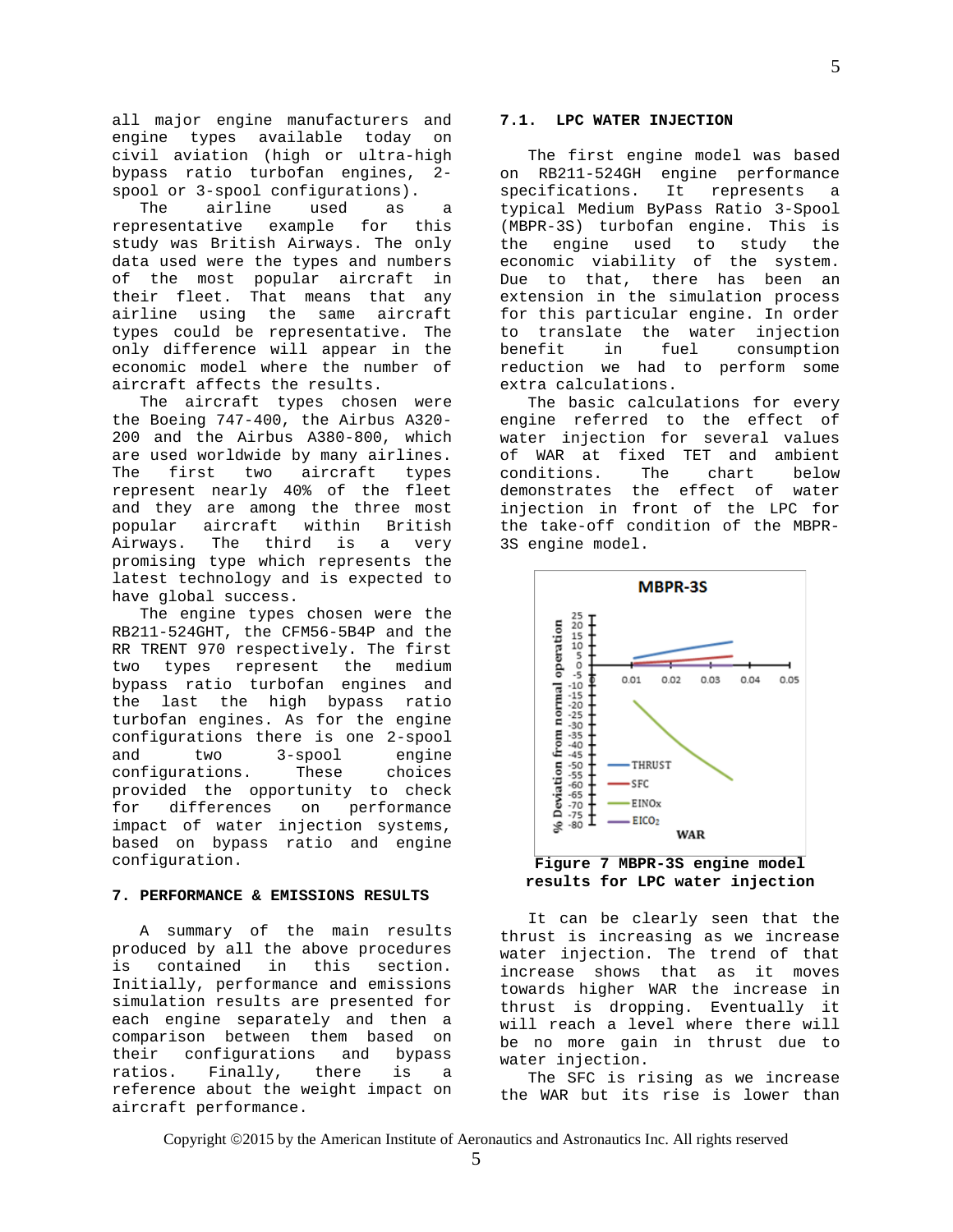that of thrust. However, as we increase the WAR, the SFC presents an opposite trend. As we move to higher WARs the SFC increase gets higher. This fact also supports the statement that after a point water<br>injection cannot offer any injection cannot offer any performance benefit.

| <b>TET</b> | Thrust | SFC    | <b>EINOx</b>  | WAR  |
|------------|--------|--------|---------------|------|
| ĸ          | N      | g/kN*s | $g/kg_{fuel}$ | ℁    |
| 1600       | 268929 | 9.340  | 14.7          | 0.0  |
| 1600       | 290064 | 9.568  | 8.9           | 2.24 |
| 1600       | 278635 | 9.435  | 12.1          | 1.06 |
| 1600       | 300695 | 9.771  | 6.7           | 3.54 |
| 1500       | 274956 | 8.826  | 10.7          | 2.24 |
| 1400       | 272759 | 8.230  | 9.1           | 3.56 |
| 1380       | 268579 | 8.156  | 8.6           | 3.56 |

**Table 1 MBPR-3S, Example results for LPC water injection**

Table 1 presents some of the results in case the target was to bring the thrust level back to its original value. In that case the SFC decrease would reach 12.6% and the EINOx 41.5%.

The amount of EINOx is decreasing with the increase of WAR. Because our target is to reach the lowest level of emissions, the WAR that is going to be used must be the highest possible. It can be clearly seen that this technology can exceed a 50% reduction in NOx emissions.

The second engine model was based<br>the RR Trent 970 engine on the RR Trent 970 engine performance specifications. It represents a modern High ByPass  $(HBPR-3S)$ engine, which already is at a high technological level.

Figure 8 illustrates the LPC water injection impact on engine performance and emissions. It can be clearly seen that it has a powerful effect on NOx emissions, which in the case of 4.4% WAR approach the value of 80% reduction. However, the penalty in performance is also very clear. At each water injection case, SFC increase was much higher than<br>thrust augmentation. Using water augmentation. Using water<br>n in this engine can injection

significantly reduce the NOx emissions but not without a penalty in SFC. That means that this might not be an economic viable case study.



Besides that, the trends are similar to the previous one. The thrust and SFC are increasing with the increase of water injection and the NOx emissions are decreasing, which is something expected. The only difference is that the trends are closer to linear than in the MBPR-3S case (see Figures 8 and 9).

The third case represents engines with lower thrust class. The model was based on CFM56-5B4/P engine<br>performance specifications. It specifications. represents a modern Medium ByPass 2- Spool (MBPR-2S) turbofan engine. Although this wasn't the engine chosen for the economic study, it was the one with the most promising results in terms of performance.

The chart below presents the performance and emissions results<br>for applying water injection in for applying water injection front of the LPC. It is obvious that there is a significant difference on the performance impact compared to the previous engines. At this<br>engine, the thrust augmentation augmentation achieved is much higher, when there is also a small benefit in SFC at lower values of WAR.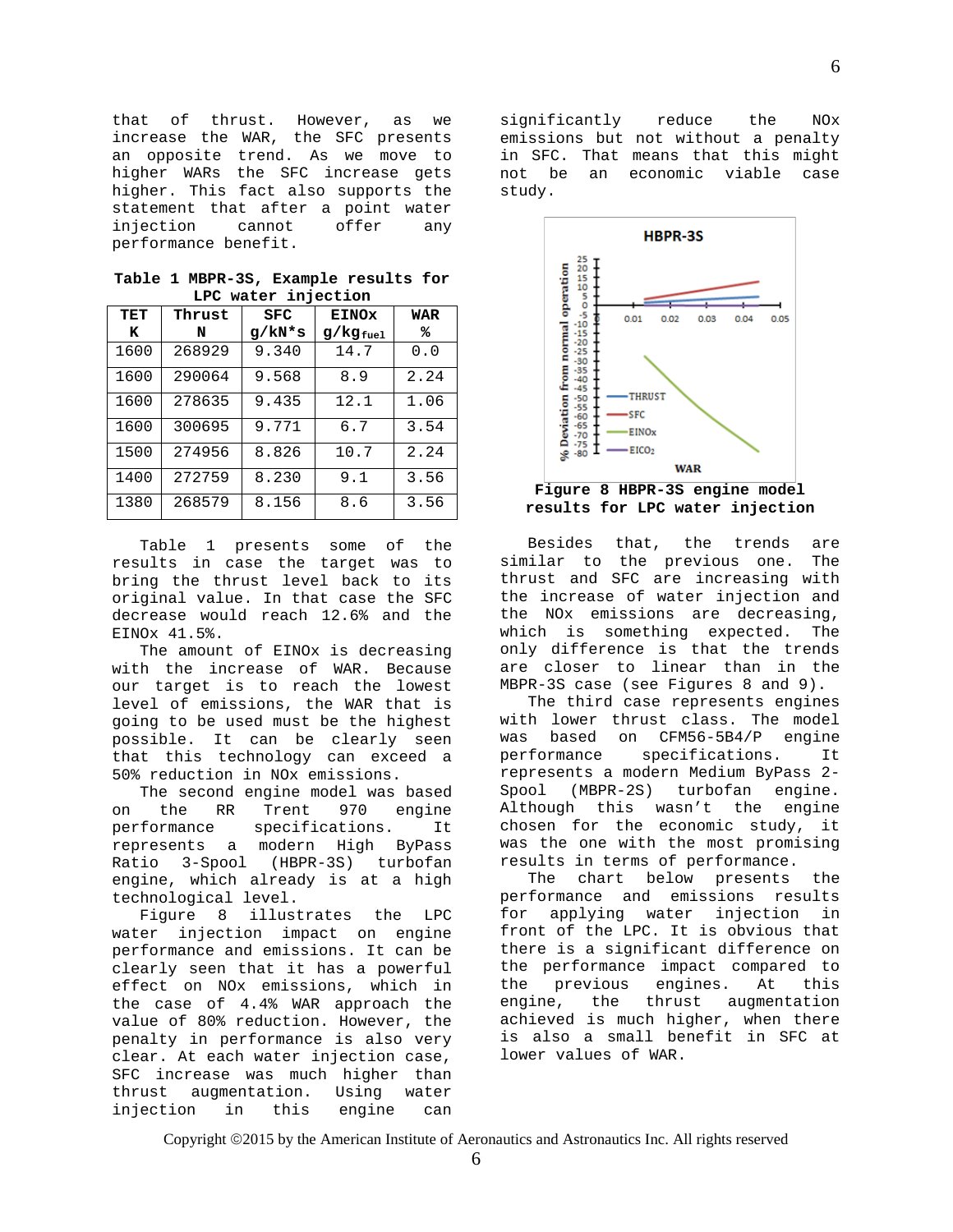

**Figure 9 MBPR-2S engine model results for LPC water injection**

The drop in EINOx is also remarkable, reaching -66.9% at a WAR of 3.23%. However, the general trend of the curves is similar to all previous cases, fact which provides confidence about the effect of water injection on typical aero engine performance and emissions.

**Table 2 MBPR-2S, Example results for LPC water injection**

| TET  | Thrust | <b>SFC</b> | <b>EINOx</b>  | WAR  |
|------|--------|------------|---------------|------|
| к    | N      | g/kN*s     | $g/kg_{fuel}$ | ℁    |
| 1490 | 121718 | 8.261      | 33.2          | 0.0  |
| 1490 | 140327 | 8.155      | 16.8          | 2.01 |
| 1490 | 131796 | 8.108      | 24.2          | 0.94 |
| 1490 | 147739 | 8.335      | 11.0          | 3.23 |
| 1320 | 126086 | 7.186      | 22.7          | 2.40 |
| 1305 | 122675 | 7.154      | 24.7          | 2.33 |

The case of reduction in TET in<br>order to generate similar thrust generate similar with the baseline operation would reduce the SFC about 13.5% which is the best of all cases in terms of performance enhancement (Table 2).

# **7.2. COMBUSTOR WATER INJECTION**

Although LPC water injection was examined for fixed TET, combustor water injection is checked against fixed thrust. This is because in<br>this case there is no thrust no thrust boosting capability and the target of the technology is mainly NOx reduction. The results for the 2 spool engine configuration are not presented here deliberately due to the fact that they are similar to those of the 3-spool configuration.



**results for combustor water injection**

Observing the Figures 10 and 11, it is obvious that increasing the<br>WAR increases the SFC and as a WAR increases the SFC and as a<br>consequence the  $EICO_2$ . The  $EINOx$ consequence the  $EICO<sub>2</sub>$ . drop however, is not as aggressive as it was in the case of LPC water injection. This is mainly due to the fact that NOx emissions generation strongly depends on combustor inlet temperature, which is not affected in this case.

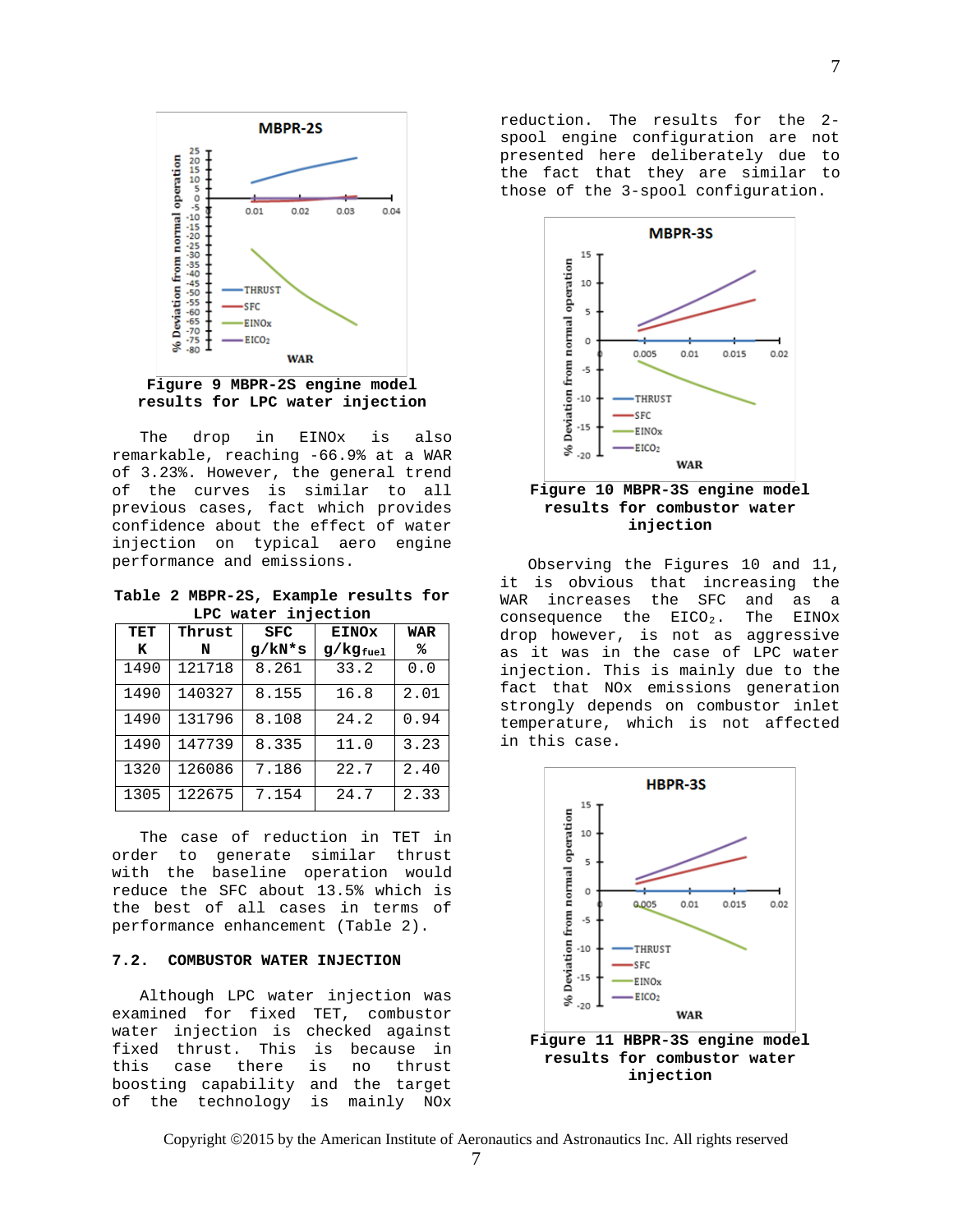# **7.3. MISSION FUEL BURN ANALYSIS**

The weight estimation for the water injection equipment was based on the case of injecting water in front of the LPC.

The weight of the equipment was estimated specifically for the case of MBPR-3S engines installed on Boeing 747-400 series aircraft. The estimation was based on details about the equipment parts from reference [7] and data provided by R-MC Power Recovery Ltd. The table below presents the results from the<br>equipment weight estimation. The equipment weight estimation. reduced weight of the equipment compered to reference [7] is because the water pumps for LPC injection are lighter.

**Table 3 Equipment weight estimation results**

| Equipment           | Weight<br>(kq/aircraft) |  |
|---------------------|-------------------------|--|
| Water Tanks<br>and  | 80                      |  |
| Mounting            |                         |  |
| Pump & Motor        | 40                      |  |
| Control Unit        | 20                      |  |
| Valves - Sensors    | 50                      |  |
| Wiring              |                         |  |
| Lines<br>Pipe<br>δ£ | 95                      |  |
| Stabilizers         |                         |  |
| Nozzles             | Negligible              |  |
| Total               | 285                     |  |

Data from public domain regarding the maximum take-off weight of a Boeing 747-400 series showed that its value ranges between 396,890kg and 412,775kg. If we consider the lower value of 396,890kg, the weight addition due to the equipment increases the total weight 0.07%. The additional fuel required in order to carry the equipment empty<br>for a 3000nmiles mission was 3000nmiles mission was estimated based in the value given in reference [7] and the weight of the equipment. Table 4 contains the fuel and water weights during takeoff for the baseline and water injection cases.

Most of the water filled on the aircraft is going to be consumed before lift-off. The rest is going to be consumed at the first 30 seconds of climb. Its weight is going to be approximately 150kg and its performance impact was already taken into account.

**Table 4 Water & fuel weight effects**

| Parameter                    | Weight<br>(kg) |
|------------------------------|----------------|
| Fuel required at take-off    | 700.4          |
| - water injection            |                |
| Fuel required at take-off    | 783.7          |
| - baseline                   |                |
| weight<br>Total water<br>per | 1558.4         |
| take-off                     |                |
| Fuel penalty for carrying    | 41.6           |
| the equipment                |                |
| weight<br>Overall fuel       | 41.7           |
| benefit per flight           |                |

Another approach could be the reduction in payload or range of the aircraft. Based on reference [7], the total weight increase of 0.07% can result in 0.25% decrease in payload or approximately 0.03% reduction in range. If we consider a medium range mission of 3000nmiles, weight addition would decrease it<br>approximately 9nmiles. If the approximately 9nmiles. flights are not range or payload limited the weight addition effect<br>of the empty water injection the empty water injection equipment could be negligible.

#### **8. ECONOMIC ANALYSIS**

The economic analysis was conducted under the context of the system's viability study. The aim was to investigate whether these systems can become an attractive option for an airline from an<br>economic point of view. The economic point of view. The procedure of the analysis includes an initial estimation of the costs involved and it is performed with<br>constant values ignoring the values ignoring inflation.

A typical example of a flight<br>at distribution translated in cost distribution translated passenger seats for a civil aircraft is presented in Figure 12. The performance calculations showed that operating the engine with water injection can decrease the fuel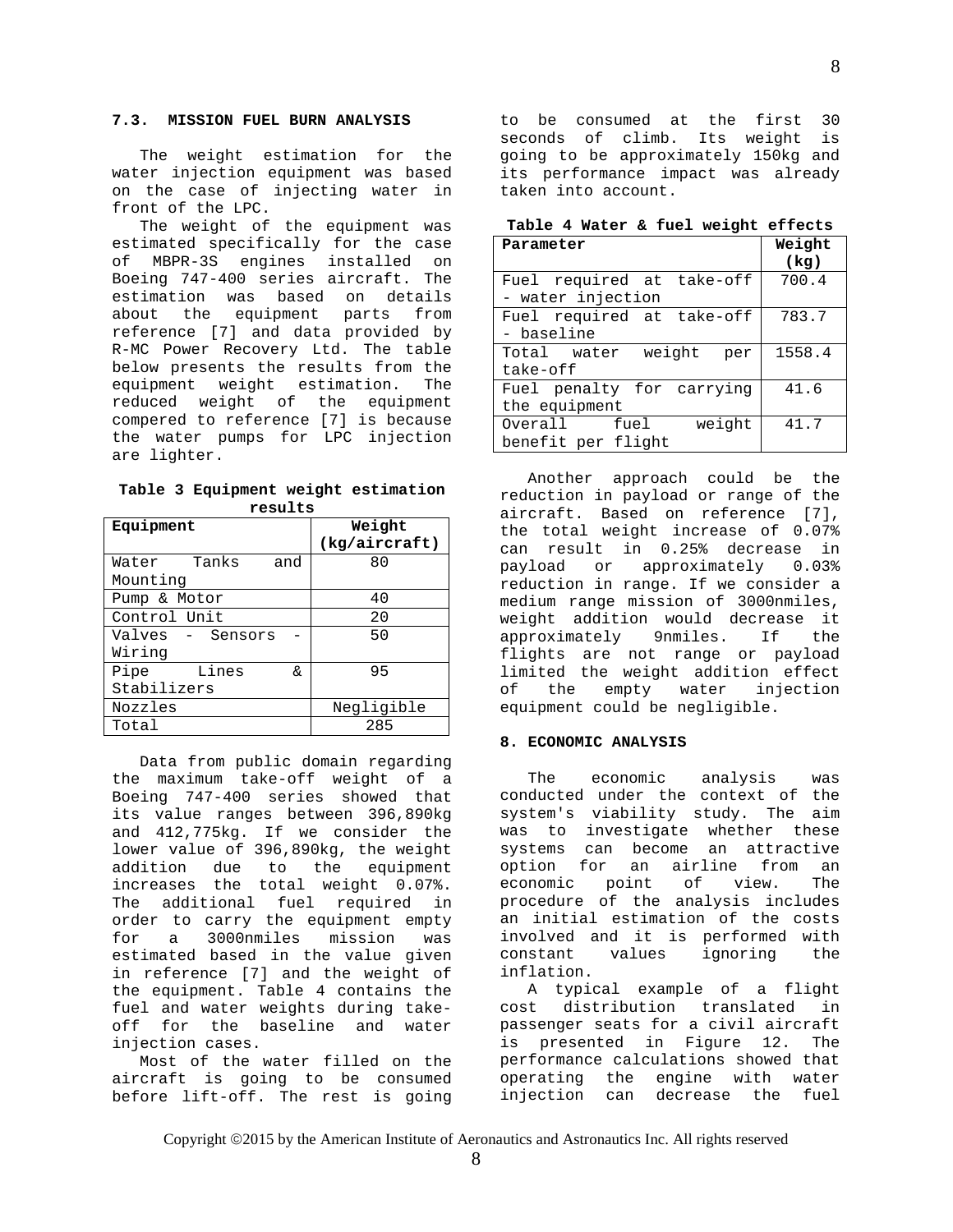consumption approximately by 12% relatively to the case without water injection. Assuming similar effects in the above case, a decrease in the fuel cost by 3 passenger seats is expected. If the weight addition to the aircraft is less than that, then the system can provide a positive economic impact. The impact on maintenance and the salaries is not clear and need farther investigation because there are both positive and negative effects that take place. As for the fees and taxes, they are expected to contribute positively<br>due to the reduction in NOx the reduction in NOx emissions, especially in the future.



**Figure 12 Decoding a flight**

The economic analysis was performed by applying two closely related approaches: the simple and the dynamic approach.

Both simple and dynamic analysis performed based on the same basic values. All necessary constant values as well as the input case<br>were set independently of the independently of the approach used.<br>The cost of

The cost of water injection equipment was determined for the<br>case of Boeing 747-400 series case of Boeing 747<br>aircraft powered by aircraft powered by RB211-524GH engines represented by the engine performance simulation model MBPR-3S. The list for the necessary parts was based on the detailed list for equipment parts described in reference [7].

The table below contain the basic parts that were taken into account. The prices and weights of the equipment parts as well as for the demineralized water were estimated by the author in corporation with R-MC Power Recovery Ltd. A market<br>research followed in order to research followed in order to validate the chosen values.

**Table 5 Water injection equipment cost /aircraft**

|              | ,          |              |        |
|--------------|------------|--------------|--------|
| Equipment    | Price/Unit | Units        | Total  |
|              | (E)        |              | Cost   |
|              |            |              | (E)    |
| Water Tanks  | 1,037.5    | 4            | 4,150  |
| Pump & Motor | 2,500      | 4            | 10,000 |
| Control Unit | 8,000      | $\mathbf{1}$ | 8,000  |
| Valves -     | 10,000     | 1            | 10,000 |
| Sensors -    |            |              |        |
| Wiring       |            |              |        |
| Pipe Lines & | 5,000      | $\mathbf{1}$ | 5,000  |
| Stabilizers  |            |              |        |
| Nozzles      | 20         | 80           | 1,600  |
| Installation | 15,000     | 1            | 15,000 |
| Cost(f)      |            |              |        |
| Total        |            |              | 59,125 |

**Table 6 Constant values used for every aircraft**

| Annual Operation Cost (£)                                           | 2,000   |
|---------------------------------------------------------------------|---------|
| Annual Maintenance<br>Cost<br>(£)                                   | 10,000  |
| Life of Equipment (years)                                           | 10      |
| Demineralized Water Cost<br>$(E/Lit)$ (including<br>transportation) | 0.02    |
| Jet Fuel Price (\$/mt)                                              | 1,011.3 |
| Time of injection<br>per<br>take off (min/TO)                       | 1.3     |
| Exchange Rate - $f$ to \$                                           | 0.62    |

The necessary constant values used in both simple and dynamic for every aircraft are<br>ted in Table 6. The demonstrated in Table 6. The<br>operation and maintenance costs operation and maintenance<br>refer to the water in injection<br>There is equipment independently. also a potential reduction in the washing frequency for the engines,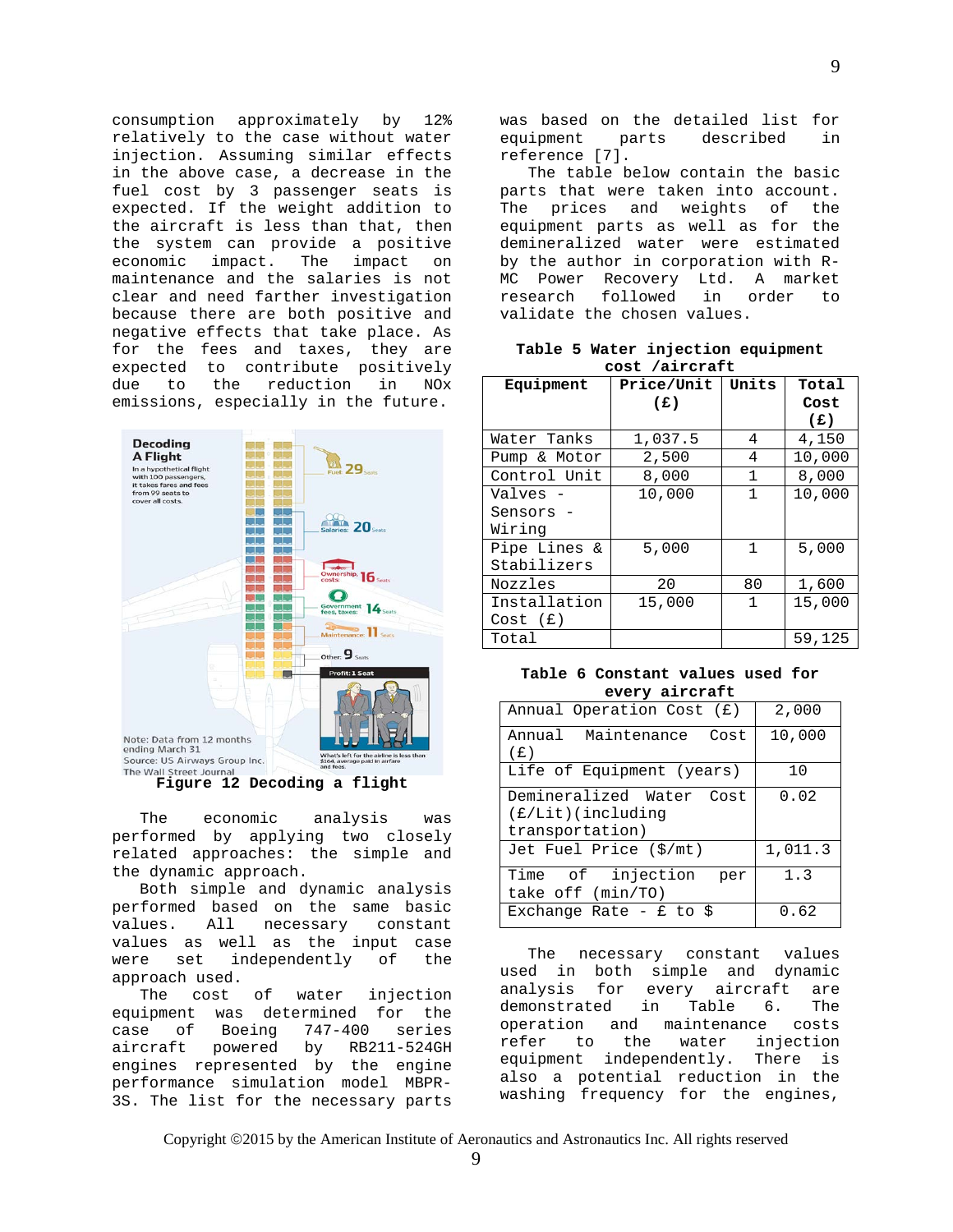fact that can reduce the overall maintenance cost but in this study<br>it is excluded. For the is excluded. For the demineralized water, the value used was the current price given by R-MC Power Recovery Ltd including the expenses for transporting the water to the aircraft.

An example of the input data for any specific case used in the model is demonstrated in the table below.

**Table 7 Economic model input data**

| Boeing 747-400 powered by four |       |              |  |
|--------------------------------|-------|--------------|--|
| MBPR-3S engines                |       |              |  |
| Normal                         | Case  | Case         |  |
|                                | 1.    | $\mathbf{2}$ |  |
| 57                             |       |              |  |
|                                |       |              |  |
| $\overline{4}$                 |       |              |  |
|                                |       |              |  |
| 4                              |       |              |  |
|                                |       |              |  |
| 288                            |       |              |  |
| 0%                             | 3.55% | 2.24%        |  |
|                                |       |              |  |
| 2.512                          | 2.245 | 2.427        |  |
|                                |       |              |  |
| $\Omega$                       | 299.7 | 189.2        |  |
|                                |       |              |  |
| 95                             |       |              |  |
|                                |       |              |  |
|                                |       |              |  |
| 14                             |       |              |  |
| 15,000                         |       |              |  |
|                                |       |              |  |

All the values in Table 7 concern the specific airline and aircraft chosen. The number of take-offs per day is representative for mid-range aircraft with an average flight time of 3 hours. A simple web research showed that aircraft like Boeing 747-400 usually operate 6 days per week, for 48 weeks per year. One month per year is required for overhaul maintenance. Water to air ratio, fuel flow and water flow are data provided by the performance simulation model MBPR-3S. The pipe lines and stabilizers weight was estimated for the specific aircraft. Finally, the installation cost for the equipment varies depending on the aircraft so the value given in

the input data refers to this specific case also.

## **8.1. SIMPLE ANALYSIS**

Simple analysis does not take into account the change in the value of money with time. That means that the market interest rate is equal to zero  $(i=0)$ .

The net present value of the entire life of the equipment is given by the equation:

$$
NPV = -C + SV_0 + AB^*N
$$
 (1)

The simple payback period is given by the equation:

$$
SPB = (C - SV_0)/AB \tag{2}
$$

The return on investment is given by the equation:

$$
ROI = AB/(C - SV0) = 1/SPB
$$
 (3)

#### **8.2. DYNAMIC ANALYSIS**

Dynamic analysis takes into consideration the change in the value of money with time. An average value of market interest rate has been chosen for this purpose.

The net present value of the entire life of the equipment is given by the equation:

$$
NPV = -C + SV_0 + \sum_{t=1}^{N} [AB/(i + 1) t] \tag{4}
$$

In our case the annual benefit is considered to be constant every year, so:

$$
NPV = -C + SV_0 + AB^* \sum_{t=1}^{N} [1/(i+1)^t] \tag{5}
$$

and

$$
PWF = \sum_{t=1}^{N} [1/(i+1) t]
$$
 (6)

is the present worth factor.

Finally the net present value is:  $NPV = - C + SV_0 + AB*PWF$  (7)

Dynamic payback period is the minimum value of time required for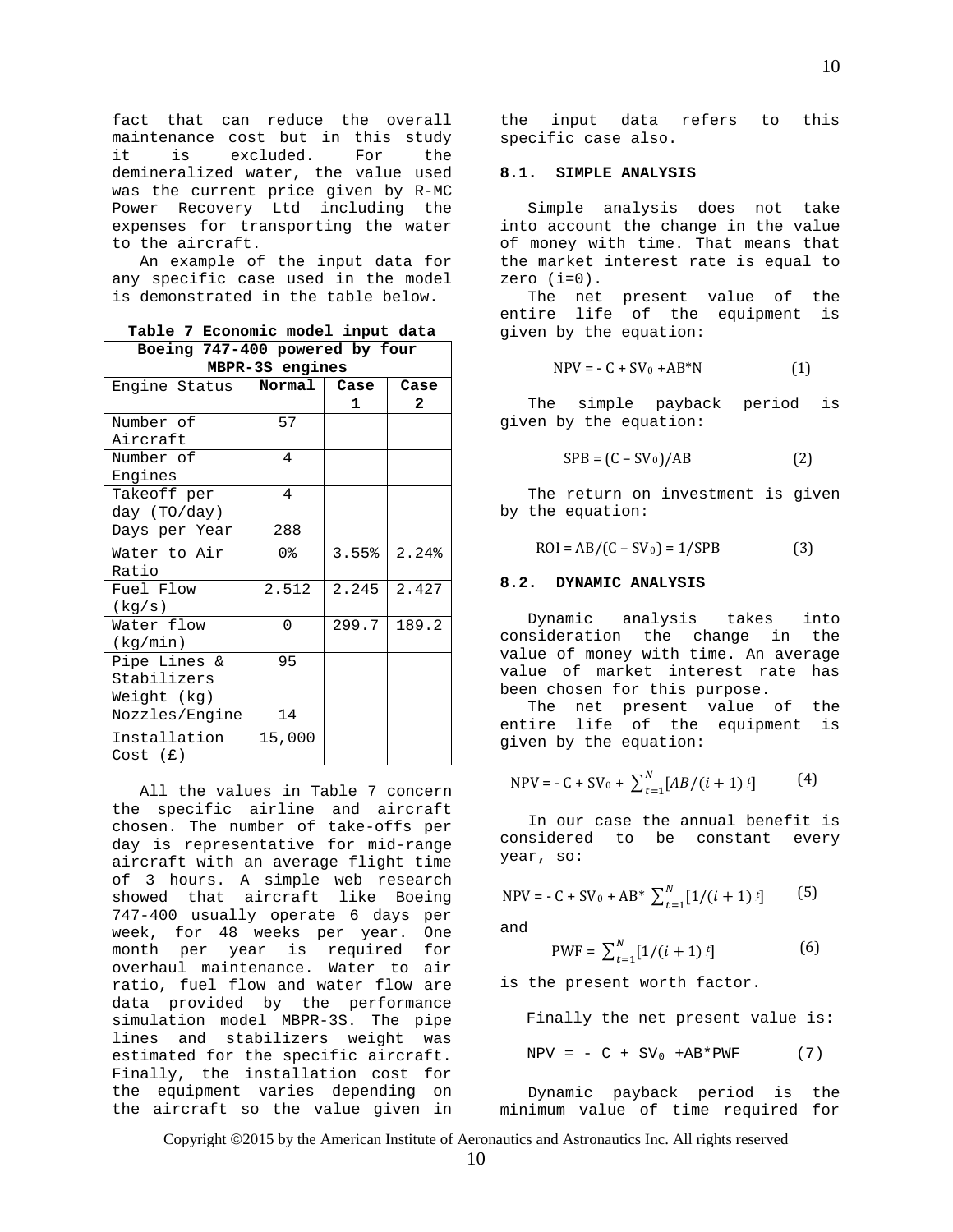the net present value to be a nonzero positive quantity. At the limit we have NPV =  $0, so:$ 

$$
0 = -C + SV_0 + \sum_{t=1}^{DPB} [AB/(i + 1) t] \implies
$$
  
DPB = -ln[1 - i\*(C - SV\_0)/AB]/ln(i + 1) (8)

Return on investment is the value of market interest i that makes the net present value of the entire life of the equipment equal to zero:

$$
NPV = -C + SV_0 + AB^* \sum_{t=1}^{N} [1/(ROI + 1)]^{t}] = 0
$$
\n(9)

Equation (9) can be solved by an iterative process.

# **8.3. ECONOMIC ANALYSIS RESULTS**

Table 8 presents the results of the economic analysis for the case of LPC water injection on MBPR-3S engines installed on Boeing 747-400 series aircraft. Because of all the assumptions and the choice to neglect the impact of the empty equipment weight addition, a 20% penalty factor was taken into account. Even in the worst case of 20% penalty, the annual monetary benefit due to water injection can reach the value of £559,654 and the dynamic payback period 7.5 years. The results demonstrate a high possibility for these systems to become a successful business case for the airline.

| LPC Water Injection                |                           | Simple       | Dynamic  |
|------------------------------------|---------------------------|--------------|----------|
|                                    |                           | Analysis     | Analysis |
| Investment Cost of Water Injection | C                         | 3,340,029    |          |
| Equipment $(E)$                    |                           |              |          |
| Annual Cost of Demineralized Water | $C_w$                     | 2,046,668    |          |
| (E)                                |                           |              |          |
| Salvage Value of Equipment at the  | $SV_{N}$                  | 436,278      |          |
| end $(t=N)(f)$                     |                           |              | 436,278  |
| Present Value of Salvage Value     | $\texttt{SV}_0$           | 436,278      |          |
| $(t=0)$ $(E)$                      |                           |              | 202,081  |
| Annual Operation Cost (£)          | $\mathtt{C_{op}}$         | 114,000      |          |
| Annual Maintenance Costf)          | $C_m$                     | 570,000      |          |
| Annual Cost for Fuel Without Water | $\mathbf{C}_{\mathbf{f}}$ | 32, 264, 977 |          |
| Injection $(E)$                    |                           |              |          |
| Annual Cost for Fuel With Water    | $C_{\text{fwi}}$          | 28,834,742   |          |
| Injection $(E)$                    |                           |              |          |
| Market Interest                    | i.                        | $\Omega$     | 0.08     |
| Life of Equipment (Years)          | N                         | 10           | 10       |
| $1/((1+ROI)^{t})$                  |                           |              | 4.486    |
| Annual Benefit due to Water        | AB                        | 699,567      |          |
| Injection (f)                      |                           |              | 699,567  |
| Net Present Value $(E)$            | NPV                       | 4,091,918    | 0.0      |
| Simple Payback Period (Years)      | <b>SPB</b>                | 4.15         |          |
| Return on Investment               | ROI                       | 0.24         | 0.18     |
| Present Worth Factor               | PWF                       |              | 6.71     |
| Dynamic Payback Period (Years)     | <b>DPB</b>                |              | 5.24     |

**Table 8 LPC Water injection system economic analysis**

Some important observations during the economic analysis pointed out that increasing the number of aircraft that use this technology, the monetary benefit increases. Also, the case of short range aircraft would minimize the actual penalty due to weight addition. Finally, aircraft that operate at the hot regions of the planet would maximize the benefit due to the reduction of fuel consumption.